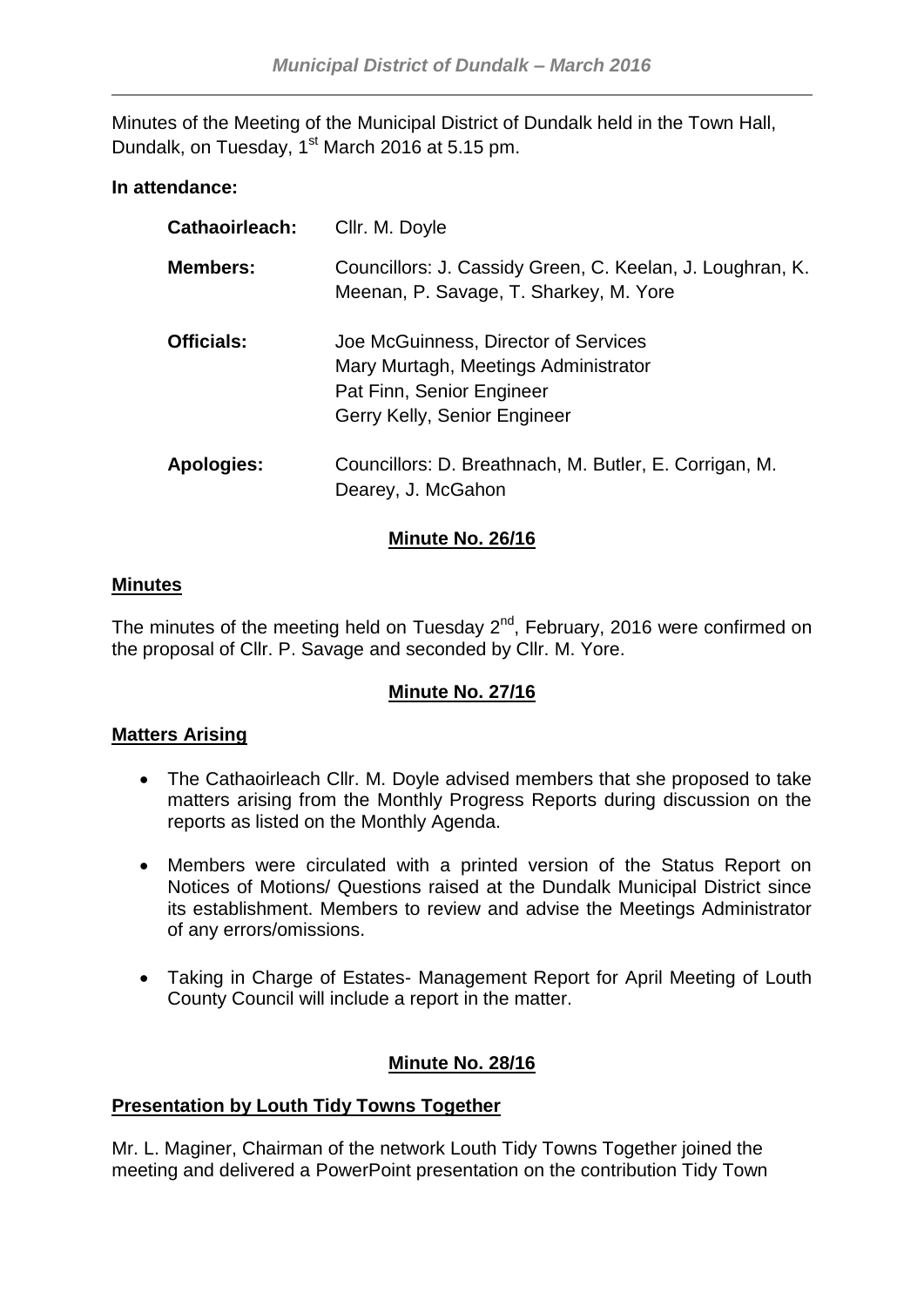Groups in Louth make to the County's environmental management as well as tourism and economic development. He was joined by Mr. W. Duffy( Dundalk Tidy Towns) and Mr A O'Connor( Grange Tidy Towns) in addressing issues raised by members which included the following:

- Green Spaces in housing estates being under utilised and the need for the Local Authority and Residents Associations to be more productive in their presentation and maintenance. Tidy Towns to potentially have a role in developing plans for the better utilisation/ presentation of green spaces.
- The contribution Tidy Towns groups could make to the Transition Towns Initiative which complements the objectives of Tidy Towns.
- The need for Tidy Towns to be active in the SPC and Planning process to ensure their input into the development of towns and villages.
- The Role of Community Employment Scheme and TUS personnel in Tidy Town activity.
- The contribution made by Tidy Towns Groups is the presentation and/or maintenance of Graveyards and Derelict/ Vacant Sites.
- The Roles of Tidy Town Groups in "adopting" bring banks for presentation purpose which does not conflict in any way with the role of the service providers in servicing the sites.

Members complemented Mr. Maginer on the presentation and congratulated Tidy Towns Groups in the Municipal District and throughout the County on their excellent work programme.

# **Minute No. 29/16**

## **Housing and Communities Progress Report**

Mr. J. McGuinness, Director of Services presented the Housing and Communities Progress Report dated 23<sup>th</sup> February 2016. During discussion on the Report Mr. J McGuinness addressed the following issues:

- The recent advertisement calling for Expressions of Interest in Housing Provision received 30 Responses, 15 of which are in the Dundalk Municipal District. All Responses require to be examined in detail.
- .No major schemes in the County submitted to the Department for funding but significant leasing would potentially result from the Expressions of Interest.
- The Dunleer lands form part of a national bundle being procured by the National Treasury Management Agency with the Ballymakenny lands a substitute should any of the 6 sites in the procurement package not progress.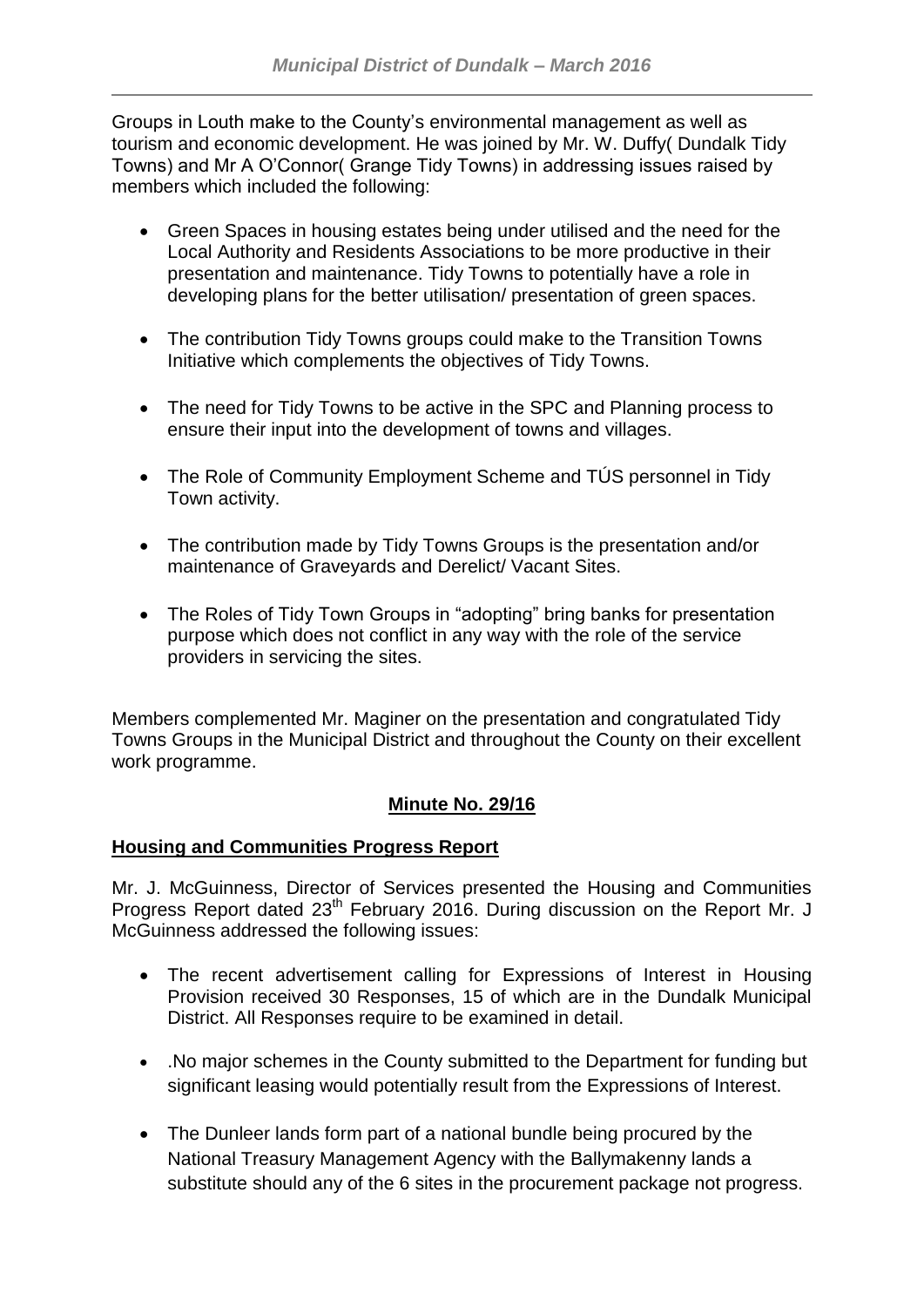Louth County Council will get full market value for the land in Dunleer which will result in the development of 75 to 90 housing units.

#### **Minute No. 30/16**

#### **Infrastructure, Operations and Marine Progress Report**

Members discussed the Report as circulated with the Agenda and the following matters were addressed:

- **Taking in charge of Belfry Mews and Fort Terrace**
- Old Golf Links Road upgrade- referred to Planning Enforcement.
- Status update required on the works carried out under the 2015 Municipal District allocation.
- P. Finn, Senior Engineer provided a verbal update on the Knockbridge to Martins Cross Road.
- G. Kelly, Senior Engineer agreed to amend future reports to include the type of work being carried out as part of the Roadworks Programme.
- The larger Clanbrassil Street Refurbishment Scheme now includes the smaller section that was the subject of an earlier proposal
- The survey undertaken on the Castleblayney Road on 28<sup>th</sup> January doesn't demonstrate any significant deterioration in pavement surface from the survey undertaken on 24<sup>th</sup> June 2015, apart from in one small area
- Low Cost Safety measures proposals for Culhane Street, Mc Sweeney Street and Carrick Road distributed to members at the meeting. Members to revert to P. Finn, Senior Engineer with comments/suggestions before Aprils meeting of the Municipal District.
- **Documentation circulated on minor works proposed for Demesne Park- P.** Finn, Senior Engineer agreed to examine if the speed ramp proposed at "Jimmys" could be replaced by a Pedestrian Crossing.
- Pedestrian Crossing required at Kennedy's/ Railway Station on Carrick Road.
- The introduction of a town wide speed limit should be considered.
- Funding available for Rock Road, Blackrock- proposal being finalised at the moment.
- Safety Audit needed on main commercial area of Dundalk- a number of manhole covers are missing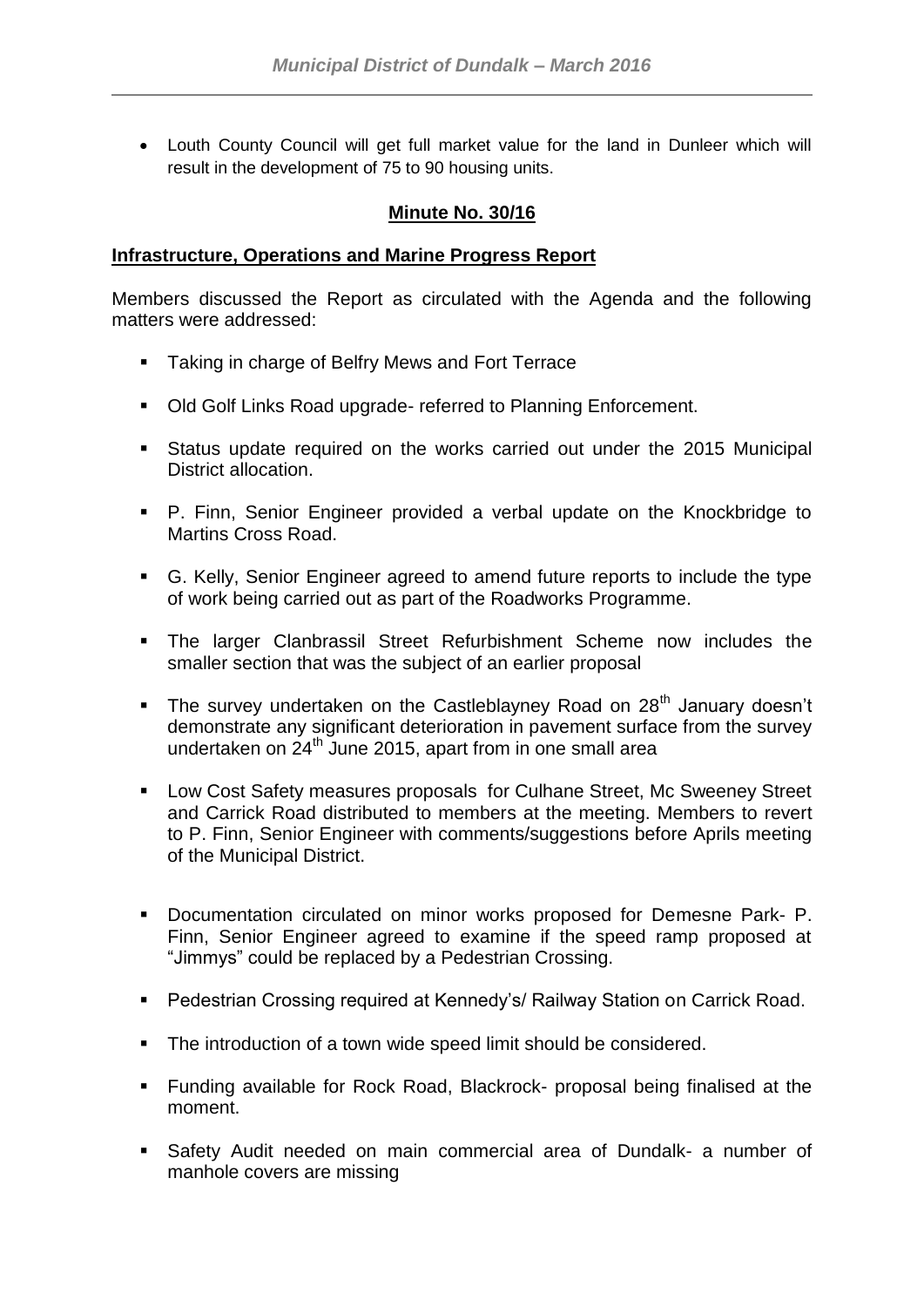Clarification provided that the Centenary Garden for Dundalk is to be located at the Fairgreen

## **Minute No. 31/16**

#### **Approval of Multi Annual Roadworks Programme**

On the proposal of Cllr. P Savage seconded by Cllr. M. Yore the programme was approved.

#### **Minute No. 32/16**

#### **Notice of Motion**

| <b>Proposed by:</b> | Cllr. M. Dearey        |
|---------------------|------------------------|
| Seconded by:        | <b>CIIr. M. Butler</b> |

" That Louth County Council begin without delay the process of installing traffic calming and pedestrian crossing infrastructure in or around Moorland Row, Forkhill Road. The need is acute given the shop now opened across the road and the desire line it creates for the very large population of young and old people on the opposite side of the road in Coulter Place and Lennon Melia Tce and Court"

#### **Reply:**

**This matter will be examined with a view to making an application for funding under the low cost safety programme in 2017. Currently there is no evidence of pedestrian accidents recorded on the system, but the opening of the shop may have an impact on these figures**.

While the proposer gave a cautious welcome to the response he stressed the need to re- examine the issue of bollard provision as the presence of a shop has created the need for safe pedestrian crossing. Cllr. Dearey requested that the matter be reexamined with a view to providing a solution early next year.

#### **Minute No. 33/16**

| <b>Notice of Motion</b> |                |
|-------------------------|----------------|
| Proposed by:            | Cllr. M. Doyle |
| Seconded by:            | CIIr. M. Yore  |

" That the Council carry out a plebiscite at Sandymount Drive, Blackrock, with a view to taking it in charge"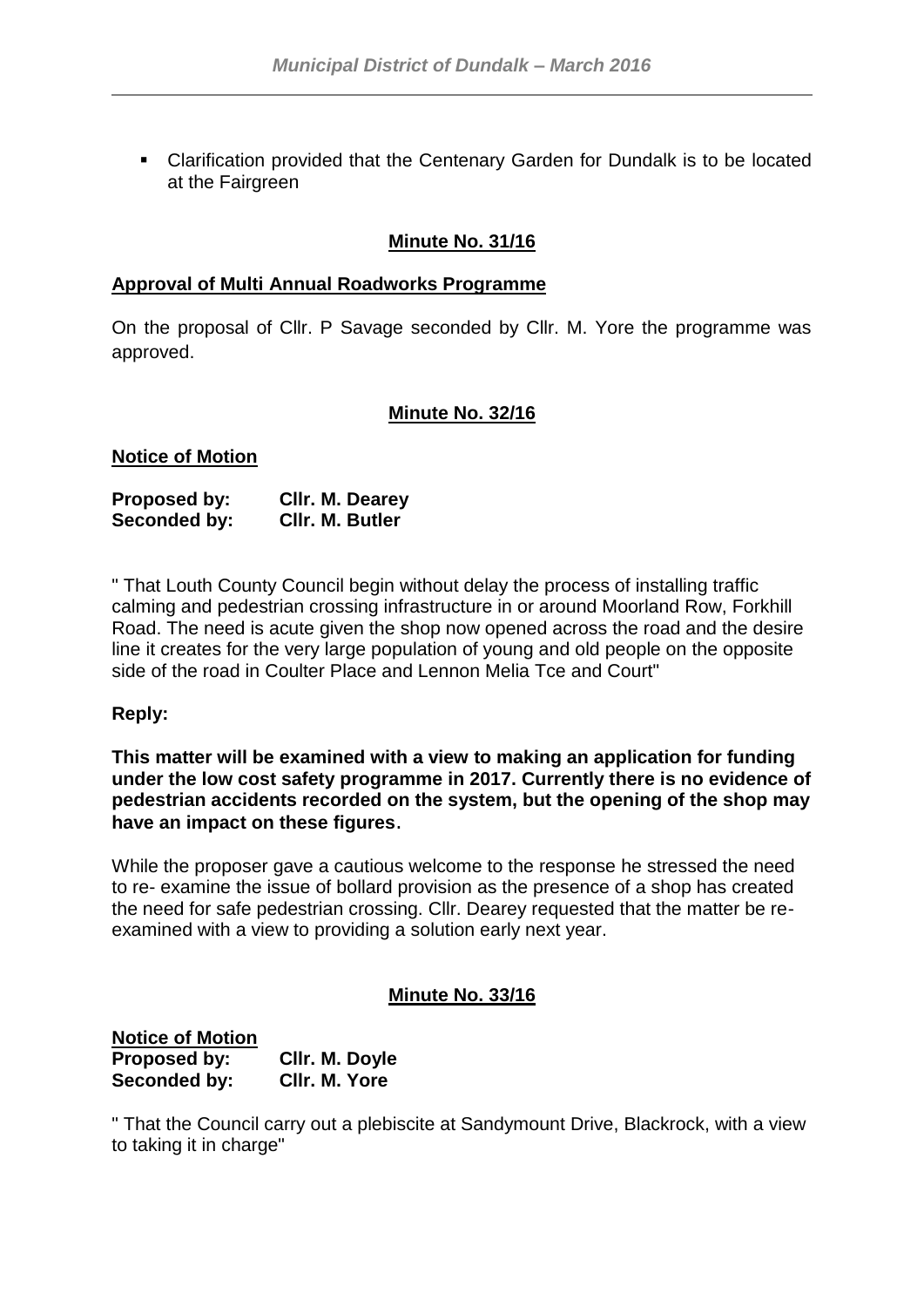# **Reply:**

**In accordance with Section 180(3)(a) of the Planning & Development Act, 2000- 2010, Louth County Council shall carry out a plebiscite to ascertain the wishes of the owners of the houses within Sandymount Drive, Blackrock and where the majority of the owners are in favour of Sandymount Drive being taken in charge, the Planning Authority shall initiate the procedures for taking-incharge under Section 11 of the Roads Act, 1993. It is anticipated that the plebiscite will be initiated in March 2016.**

Cllr M. Doyle indicated that she was hoppy with the response.

## **Minute No. 34/16**

| <b>Notice of Motion</b> |                 |
|-------------------------|-----------------|
| Proposed by:            | CIIr. M. Yore   |
| Seconded by:            | Cllr. P. Savage |

" That Dundalk Municipal District address and resolve the serious issue of ongoing flooding caused by storm pump in Coe's Road not operating correctly in the last four years and all drains in estate not cleared and cleaned regularly"

#### **Reply:**

#### **The Coe's Road pumping station is a matter for Irish Water and the matter has been referred to them previously.**

Cllr. Yore advised that she had been informed that the floor of the Pumping Station was not sufficient to take the weight of the new pump and she was joined by other members in expressing frustration at the perceived ambiguity in relation to Irish Water/ Local Authorities responsibility for addressing such issues of concern.

#### **Minute No. 35/16**

#### **Notice of Motion Proposed by: Cllr. M. Yore Seconded by: Cllr. M. Doyle**

"That Dundalk Municipal District take ownership and resolve the broken sewerage drain at Hazelwood Avenue, Bay Estate that has been an issue for seven years"

#### **Reply:**

#### **This is an issue for Irish Water**

Cllr. Yore advised the meeting that the sewer had collapsed the previous wall and that it was very difficult to know what to tell people in response to representations.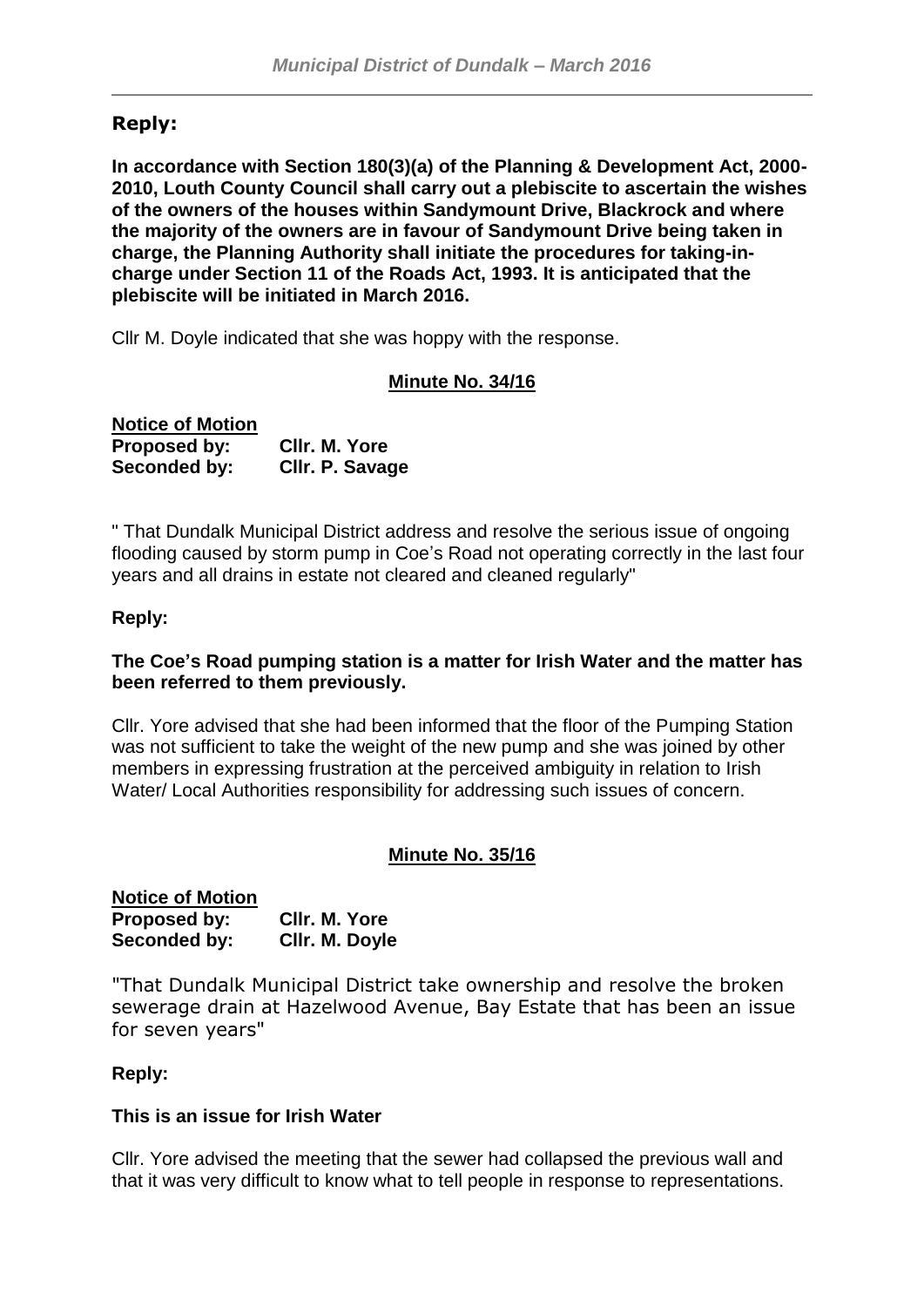It was agreed to issue a letter to Irish Water on this and the previous motion expressing the members dissatisfaction with the lack of action to address the issues.

## **Minute No. 36/16**

## **Notice of Question- Cllr. J. Greene**

" What correspondence has the council had in relation to Ard Dealgan since July 2015? Also, I'd like to be furnished with all correspondence."

## **Reply:**

**The Council has had discussions with a number of Approved Housing Bodies in relation to a re-development solution and has also highlighted the site to the Department of Environment has a site that should be re-developed. Discussions are continuing in this regard and when these matters are concluded the members will be advised.**

In response to a request form Cllr. Greene for a timeframe to conclude the matter J. McGuinness, Director of Services indicated that while a timeframe was not available the matter was a high priority for the Local Authority.

# **Minute No. 37/16**

## **Notice of Question- Cllr. J. Greene**

" What is the designation of Ard Dealgan if it isn't an unfinished housing development?"

#### **Reply:**

## **Ard Dealgan is not one of the estates identified by the DoE Unfinished housing estate review, however it is on the Derelict Sites Register.**

J. McGuinness, Director of Service once again confirmed that Ard Dealgan was not one of the sites identified as unfinished.

# **Minute No. 38/16**

#### **General Election**

As a result of his success in the recent General Election Declan Breathnach TD would no longer serve as a member of Louth County Council and the Dundalk Municipal District. Deputy Breathnach asked the Cathaoirleach Cllr. M Doyle to convey his gratitude to the members and officials of the Local Authority for their support over the twenty five years of this membership of Louth County Council. Members congratulated Deputy Breathnach on this success and wished him well in National Politics.